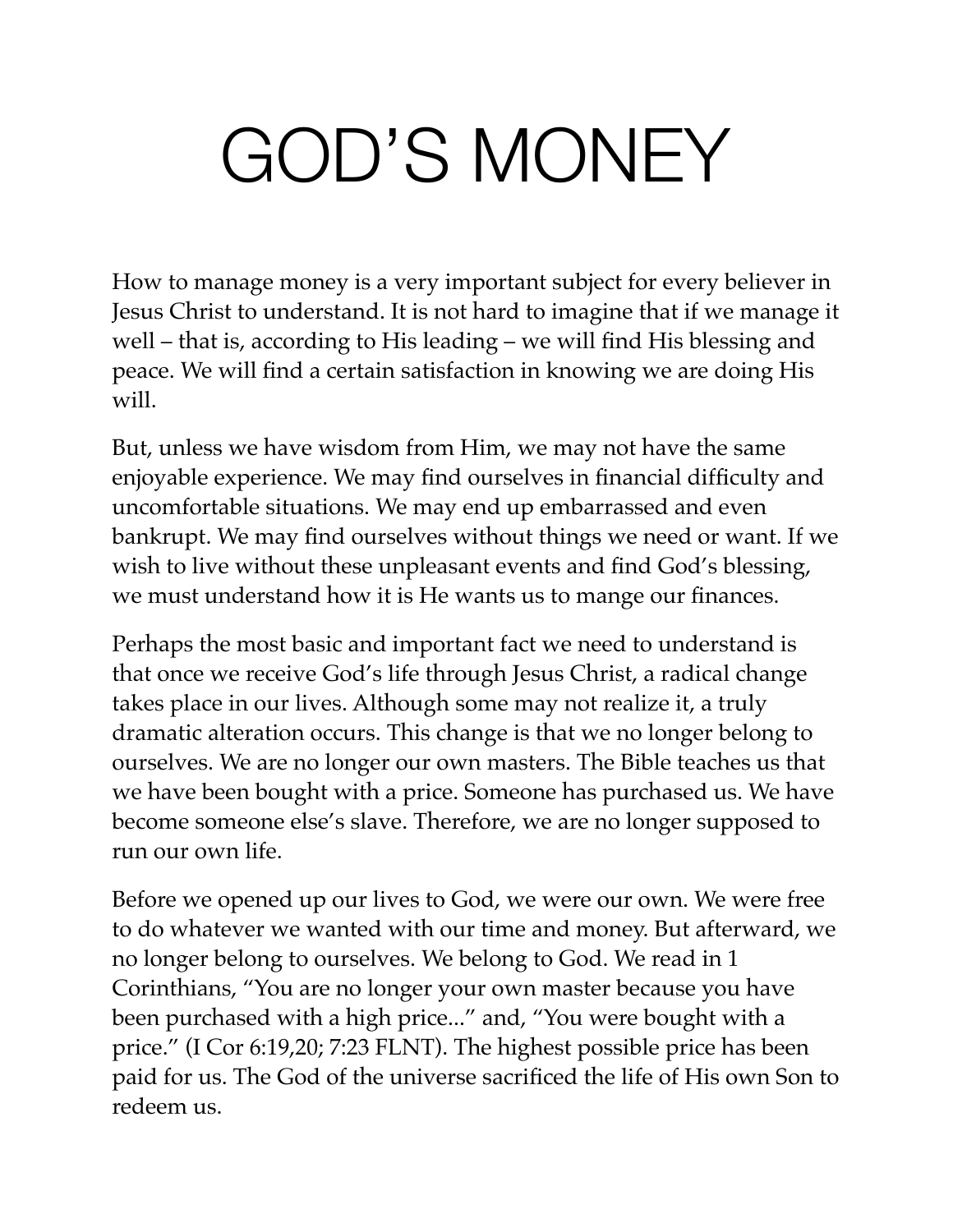Now it is right here that many Christians fail. It is very possible that many believers did not come to Christ with this most basic and important realization. Perhaps they came to Him because of some personal need. It is possible that they glimpsed Him through some message, book, or even through His creation. But far too many don't understand that coming to Jesus means giving up their own rights, their own directions, and even their own lives.

However, if we are to have success in our Christian walk and know His fulness, this is a question which must be settled. Who is going to run our life? Who is going to be the Master? Who is making the decisions? Is it us or is it God? Are we entering into His kingdom? In other words, are we crowning Him as our King? Are we living in obedience to Him? Are we really a "living sacrifice" laid upon His altar (Rm 12:1)? Or are we still running our own lives and just crying out to Him from time to time when things don't go as we wish they would.

Once we have the question decided about who is to run our lives, it becomes easier to find His blessing upon our finances. Without such a decision, it is impossible to realize financial contentment and peace.

When we decide to take Jesus as our Master, then we must also realize that our money is no longer "ours." It now belongs to God. Therefore, we no longer have any right to decide what to do with it. It should no longer be under our control. We should not be the ones making the financial decisions for ourselves and our family. Any money we had, any money we have right now, and any money we might receive in the future is God's money, not ours.

The truth is that most financial difficulties in which Christians find themselves are a result of disobedience. They are a result of acting independently and not in obedience to their Master. This truth should be self-evident.

It is frequently the case that we have many "good ideas." We have so many plans for how to live the way we want to, how to make more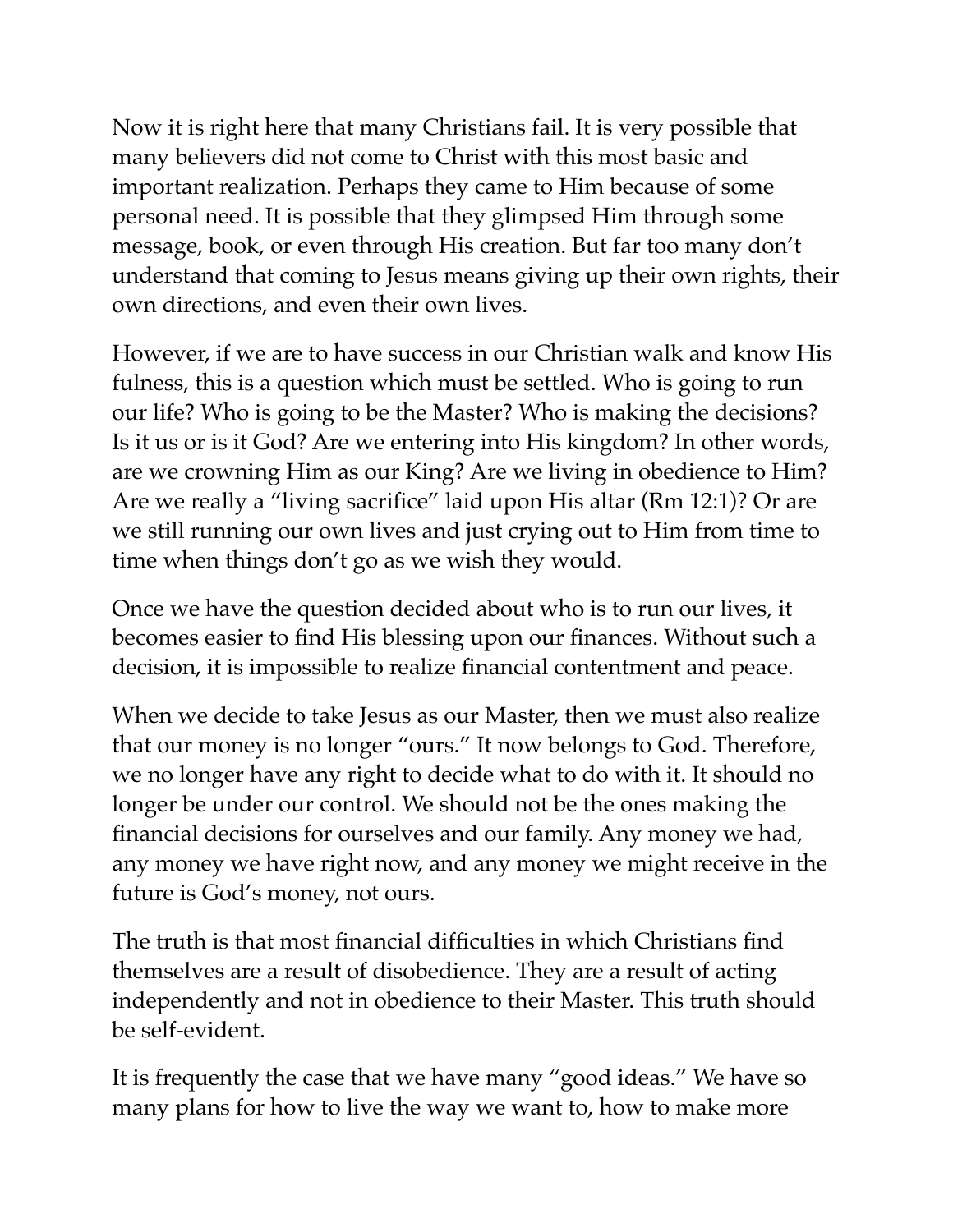money, how to invest in a way that will make us rich, or even how to do some mighty work for God.

But often, it appears that God doesn't seem to understand these things as clearly as we do. He doesn't seem to see how great our plans and ideas are. He doesn't seem to realize how successful we could be or how much money we could make if we just took certain steps with the money in our hands or even with the money which we could borrow.

So, since God seems so stodgy and slow to understand such things, we go ahead and act without His permission. We go ahead and follow our own ideas and plans. You can imagine how well such things turn out. It would seem that a child of God would soon see that his or her good ideas and "guaranteed successes" don't go as planned and they would begin to submit themselves to God and let Him govern their use of money.

Yet amazingly this is not so. So, many brothers and sisters suffer through financial difficulties year after year, repeating the same mistakes over and over and over again. They trust their own discernment and ability so much that they seem sure that sooner or later they will find the pot of gold.

Of course, from a distance, it seems so obvious that this will never work out. God simply won't let it. As long as His children are acting independently of Him with their finances, He will allow them to fail time and time again. He does this for their own good.

#### **BORROWING MONEY**

One of the ways in which many believers get into financial trouble is by borrowing money. This is a very common problem. They borrow money and then have trouble paying it back or even can't pay and so become bankrupt.

What then is God's way? First and foremost, it is to obey Him. Christians are not prohibited from borrowing money. Although we are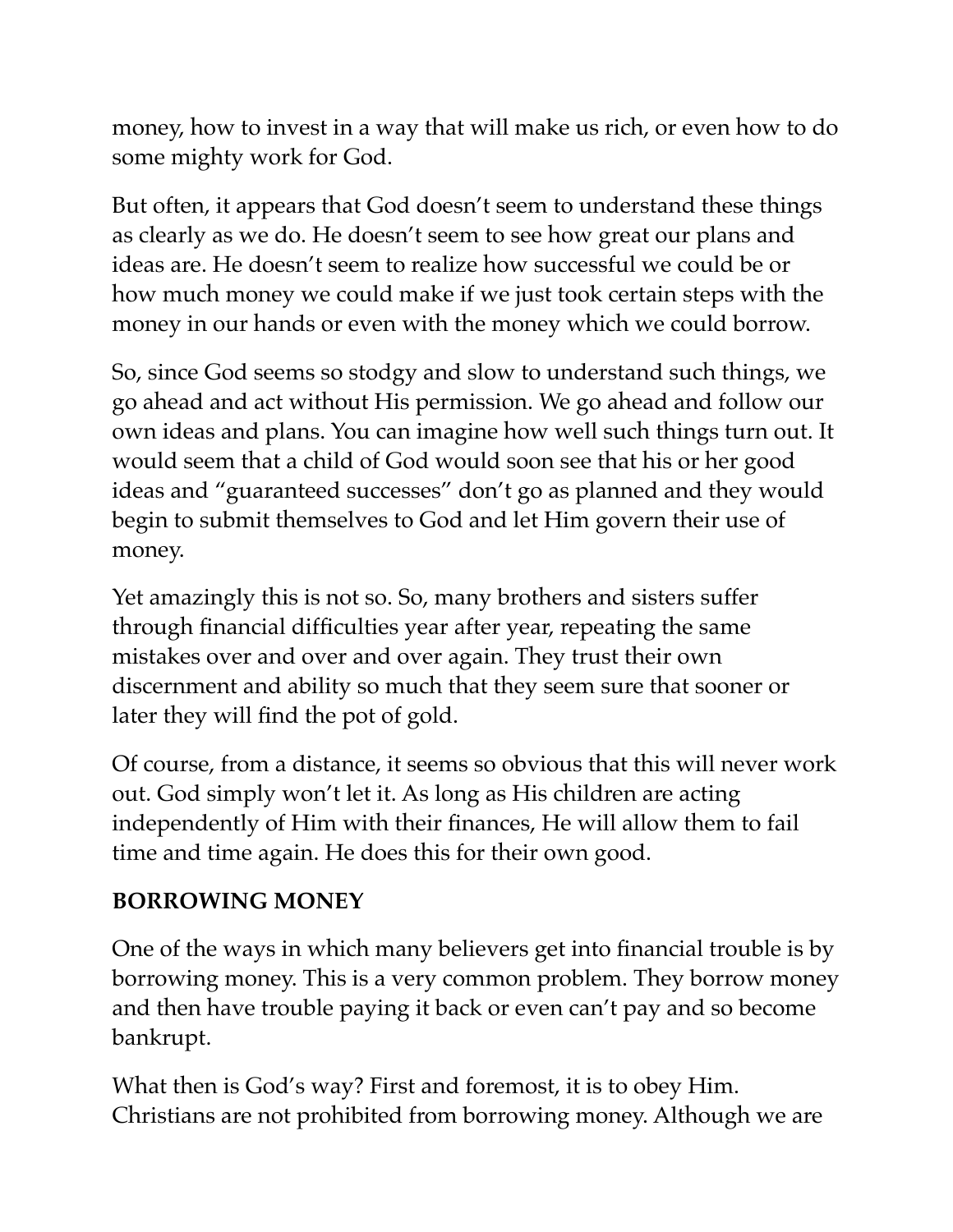exhorted to "owe no one anything" (Rm 13:8), this cannot be seen as an absolute prohibition on ever, in any circumstance, borrowing. For example, Jesus Himself borrowed a donkey for His entry into Jerusalem. Also, the prophet Elisha instructed the widow to borrow a lot of "vessels" from her neighbors (II Kings 4:3).

However, we must be extremely careful in this area of borrowing. Our natural man, our flesh, has a very strong attachment to and dependence upon money. Much of today's population is striving after this very thing. Therefore, when we think about borrowing, we must be very careful to hear from God.

We must not depend upon our own logic. We must not be guided by our own understanding of what would be "good business." We cannot depend on what seems to be "a sure thing." We dare not be led by our impulses, desires, analysis, or feelings. We must submit to and obey God. If and when we don't, we will end up in trouble.

Why do we borrow money? Many times it is because we want to do something or to buy something for which we don't have the resources. But why don't we have the resources we need? Could it be that God has not given them to us for a reason? Could it be that it is not His will for us to have them? Have we stopped to ask our Master about this subject and so heard from Him?

Too often in such situations, we turn to our own strategies to try and get what we want or feel that we must have. Instead of through prayer and patience trusting God, we take matters into our own hands. This then might involve borrowing money.

Perhaps we want a new car or television. Maybe we want to remodel our home. Perhaps there's some business deal that "just can't go wrong" and will make us a lot of money. We desire things. We lust after them. We covet what others have and so we go after them by borrowing money. Possibly we use our credit card for this purpose.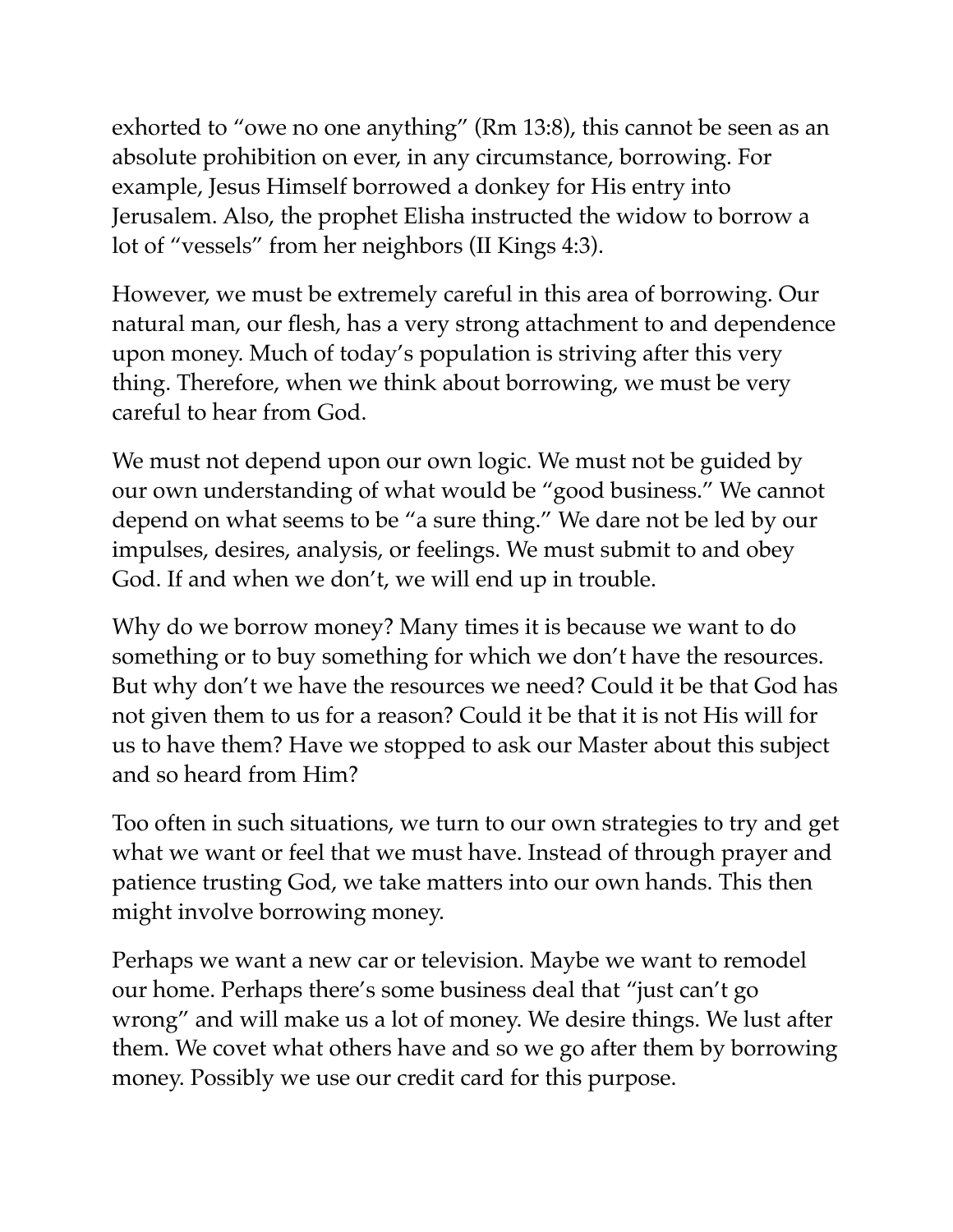When we do this, most of us imagine that we will be able to pay back what we borrowed. Perhaps our salary, or that of our spouse, seems sufficient to make the payments. Possibly we have some ideas of how we can use the profit from our investment of other people's money to repay what we have borrowed.

Our reasoning for borrowing might seem solid. We might even convince others that we are doing the right thing. But only God knows the future.

For example, what if we and/or our spouse becomes ill tomorrow? What if the economy collapses? What happens if there is an accident, a fire, a flood, or any other kind of unpredictable event? Will we still be able to pay back what we borrowed? Maybe not.

If we have carefully obeyed God in whether or not we borrow, then we will have the assurance that everything will work out. If we have gone ahead and entered into financial obligations without consulting Him or obeying Him, many kinds of unpredictable events may interrupt our plans and put us in embarrassing and difficult situations.

I don't think it would be wise to try to make a list of things for which it is "O.K." for a Christian to borrow money. We cannot make this subject into a set of rules. Some, for example, might think buying a house or car would fit into this category, while something less "essential" like a new boat would not be God's will.

The only correct answer is to submit to God. We must genuinely and sincerely seek Him about the use of ALL our resources, including the question of whether or not we should borrow. Once again, we no longer belong to ourselves. We now have a Master to whom we owe obedience.

Very often, we borrow in disobedience to Him. We borrow because we desire something for which He has not provided. We are impatient to possess things or to increase our income. Our flesh is anxious to "become financially independent," to have things that others have, to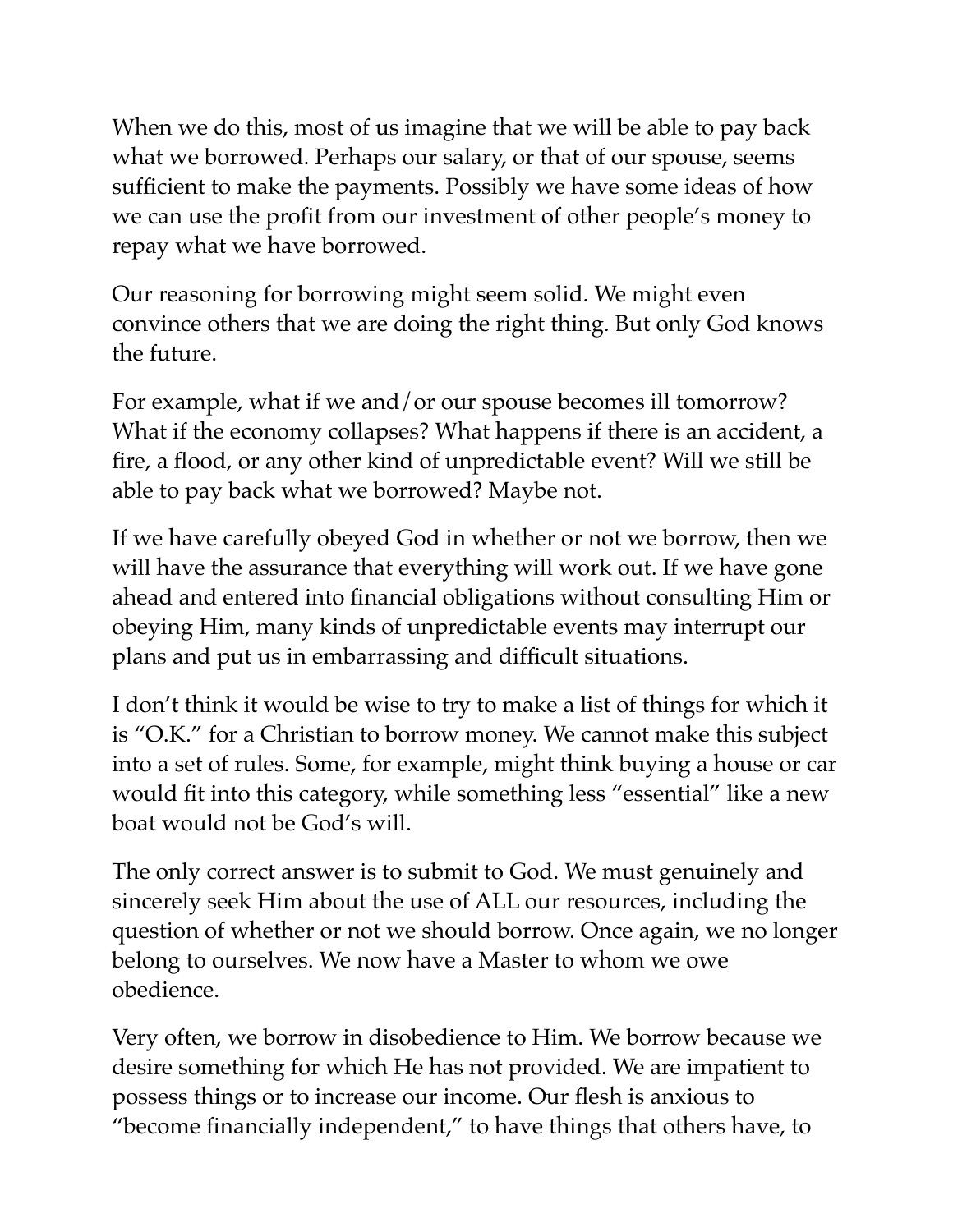satisfy our desires, or to get rich and so we risk borrowing money to "make it big." On the other hand, the scriptures teach us to be content with what we have.

John the baptizer told the soldiers that they should be content with their wages (Lk 3:14). Paul explains to the Philippians: "I have learned in whatever circumstances I am in to be content" (Phil 4:11 FLNT). In another place he says: "Therefore, if we have food and clothing, we will be content" (I Tim 6:8 FLNT). The author of Hebrews in chapter 13, verse 5 says: "Stay free from the love of money. Be content with the things that you have" (FLNT). In other words, we should be content with what God has seen right to give us.

People often borrow because they lack faith. They don't trust that God has what is best for them in mind. They imagine that He doesn't understand their situation, their needs or their desires. Possibly, He expects them to "do something themselves."

So, instead of asking Him, they take steps on their own. Perhaps they have prayed and prayed and still they don't have things they want. James explains to us the reason for this. He says, "...you ask and don't receive *it* because you ask wrongly, intending to waste *it* on selfsatisfaction" (Js 4:3 FLNT). Very often, when we take certain steps in our life without consulting God, we end up in very bad, uncomfortable situations.

The Bible teaches us that "...the borrower is the servant of the lender" (Pr 22:7 KJV). When you borrow money, you become a servant to the one who loaned you that money. You are no longer free. You must work hard to repay that money and the interest which has been agreed upon. You cannot be free from this burden of service until you have paid what you owe. You, who are supposed to be a servant of God, have become the servant of a money lender.

Therefore, your time and attention have become divided. Instead of being free to spend your time and money serving Jesus, you have other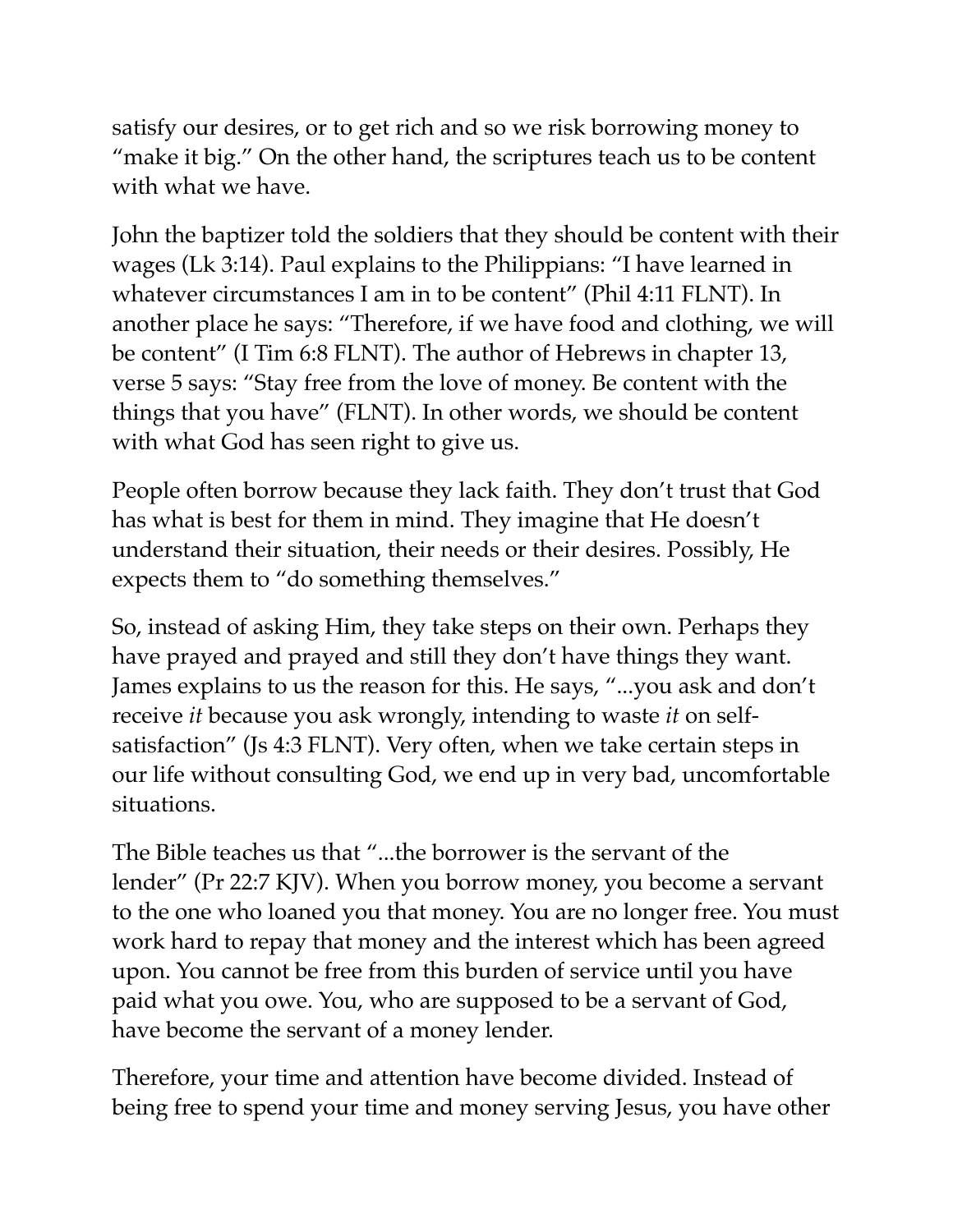obligations. Now you have to serve the person or institution to whom you owe money. How many of God's precious children are slaving away, trying to pay for things they have bought with credit, serving the god of this world instead of Jesus?

We are taught that it is a blessing to not be a borrower but to be a lender instead. Those who are obeying God and, therefore, experiencing His blessing, will not be those who are in debt, but those who are generous and are giving.

## **MONEY IS FOR GOD'S KINGDOM**

Far too many believers have not yet come to understand that they no longer belong to themselves. If they have truly been "converted" then they belong to the Master. They are no longer supposed to be running their own lives. Consequently, their money too should no longer be under their control. If it is still under their own control, then they are living in disobedience to the Master.

When believers think their money is their own, then they spend it on themselves, seeking satisfaction. When they realize that it belongs to Another, then they can begin to spend it following His leading.

Our money is meant to be used for God and His kingdom. Our purposes, once we have received His new life inside of us, are no longer the same as they are for the rest of humanity. Most humans seek food, clothing, shelter, comfort, leisure and even luxury. Yet, Jesus teaches that we should not seek after these things, but instead seek the kingdom of God (Mt 6:33). If we are still using our money in the same way as the unconverted, we reveal that our lives are not really submitted to Jesus.

How then can we use our money for God's kingdom? The following thoughts are not meant to be a complete list, but only a little example of the things for which God might wish to use our money.

Right up at the top of this "list" is giving to those who are poor. Paul and the other brothers in the early church, were anxious to help the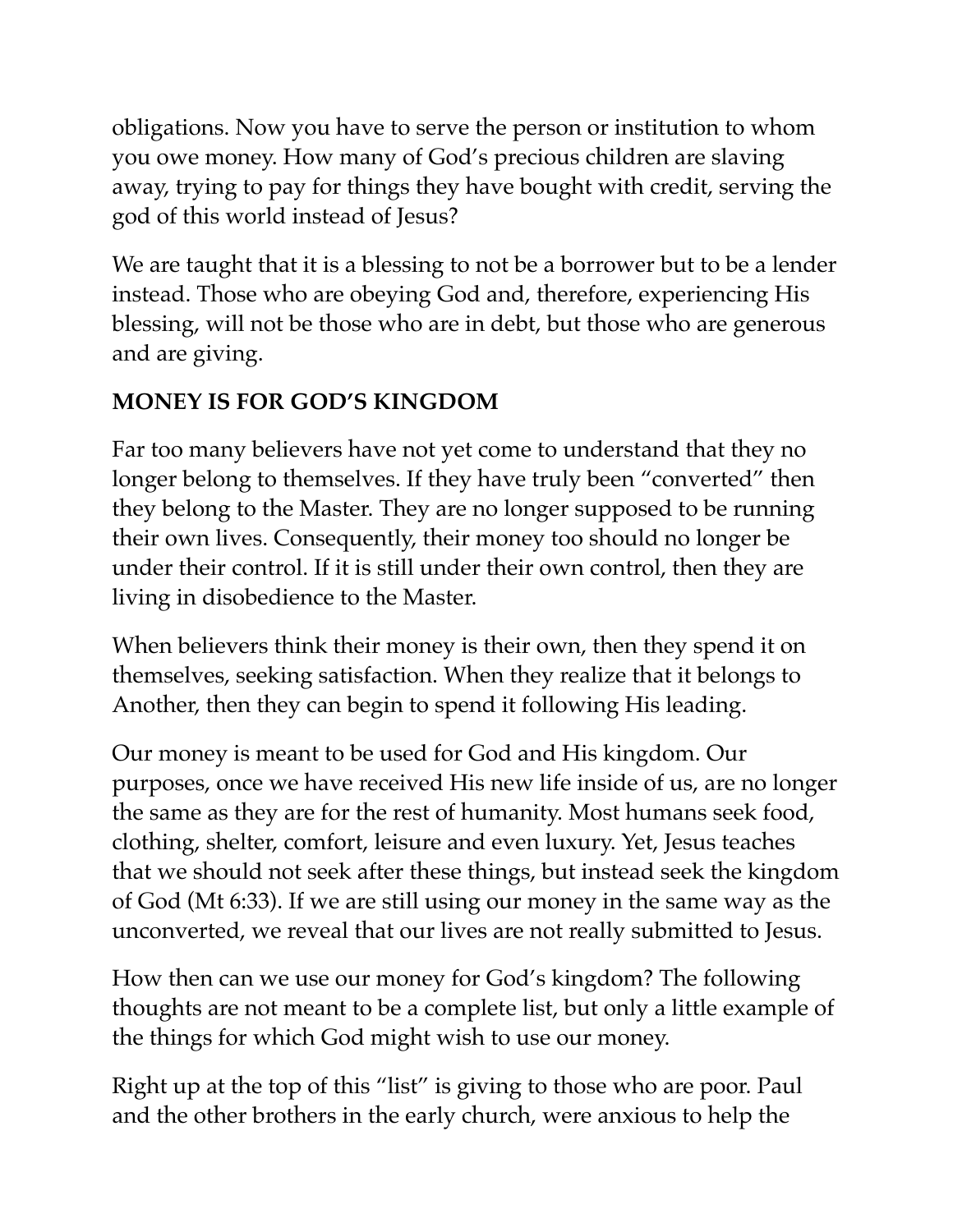destitute (Gal 2:10). Jesus Himself instructs us to give (Lk 6:38). Psalm 112 verse 9 shows us how much God approves of our giving to the poor.

We read: "He has dispersed abroad; he has given to the poor; his righteousness endures forever; his horn will be exalted with honor." In fact, the whole of the scriptures is replete with the idea that God's people should be generous with the money which God has seen fit to place in their hands.

Now it is obvious that we are not going to resolve the whole of the world's poverty with our limited financial means. But, there are certainly some things which we can do to alleviate suffering. Paul teaches us that this applies principally to other believers, although the sufferings of unbelievers are not excluded (Gal 6:10). Therefore, we should always be attentive to our Lord to see how, when, and where He would like us to help others.

We need to be guided by God in these questions. It is very easy to err on two sides of the question. On one hand, it is easy to be tightfisted and not give very much or very often. On the other hand, it is also easy to be led by human sentiments and fail to hear the guidance of the Holy Spirit. But we should be constantly alert for opportunities to help others financially, especially other brothers and sisters in Christ.

It seems better to try to help by giving in a way which results in lasting value rather than just throwing money at a problem. Probably everyone knows the saying: "Instead of giving people fish, teach them how to fish." This means to seek for some way to give lasting help which will enable people be able to support themselves instead of providing a temporary fix.

Some may need a car to help them get to work or some need work done on their homes. Others can be helped by aiding them to start a small business or to improve what they are already doing. New equipment for their job or profession can be very helpful. There are many practical ways to help others if we are willing and open to the Lord. Every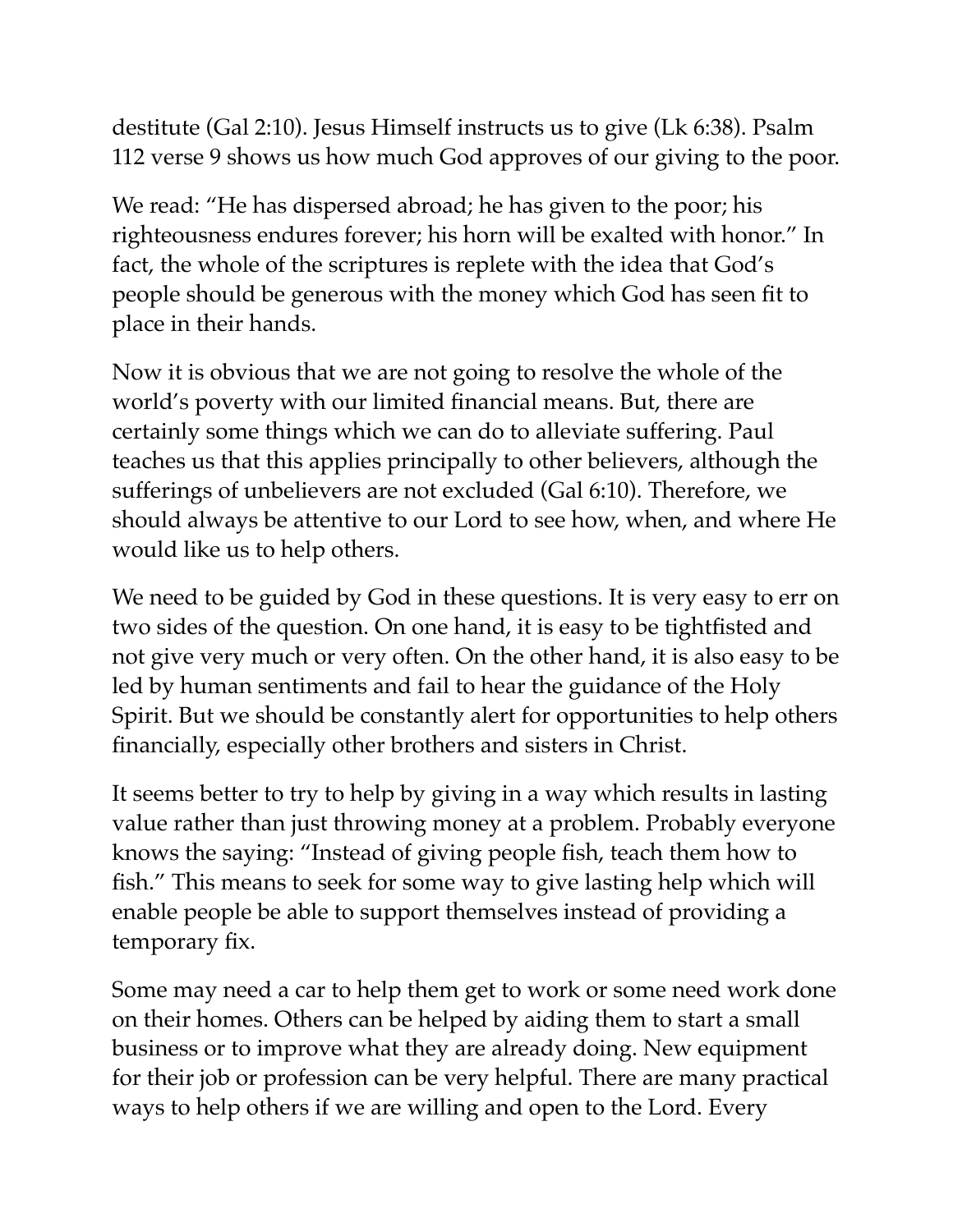believer, if they are walking in obedience, should be involved in helping others financially.

One of the most important ingredients here is prayer. We must let the Master guide us when we help others. After all, it's His money!

Sometimes we may find ourselves trying to help others whom God is disciplining. Perhaps He is using their suffering to work on their character or to correct their constant disobedience in the area of money. Obviously, we do not want to sit by and let others starve.

But if and when we enter in and try to help those whom God is disciplining, we will end up taking a few swats ourselves. Take this from someone who has had a lot of experience in this area. Often, not only our help does not end up helping, but we become involved in money-losing and embarrassing efforts also.

An example of this might be trying to help those who are forever in debt. Usually, they are in debt because they are disobeying God in their use of His money. You can try to help them again and again. But until they actually repent of their disobedience and learn to wait on the Lord for guidance concerning their money, no matter how many times you bail them out of debt, they will fall into it again.

When you try to help in these situations, your money will be gone and no good will have come from it. Perhaps it will even encourage the constantly indebted person to continue with his misuse of God's money.

Another area where we can use our money for the kingdom of God is to support those who are doing God's work. Here too we need the Master's guidance. As you no doubt know, not everyone who claims to be working for God is actually doing His will. There are many charlatans who use their gifts and the name of God to enrich themselves. So, we need to hear from Him about whom to support.

Actually, giving to those who have plenty can be bad for us spiritually. Proverbs 22:16 teaches us that: "...he who gives to the rich, *will surely*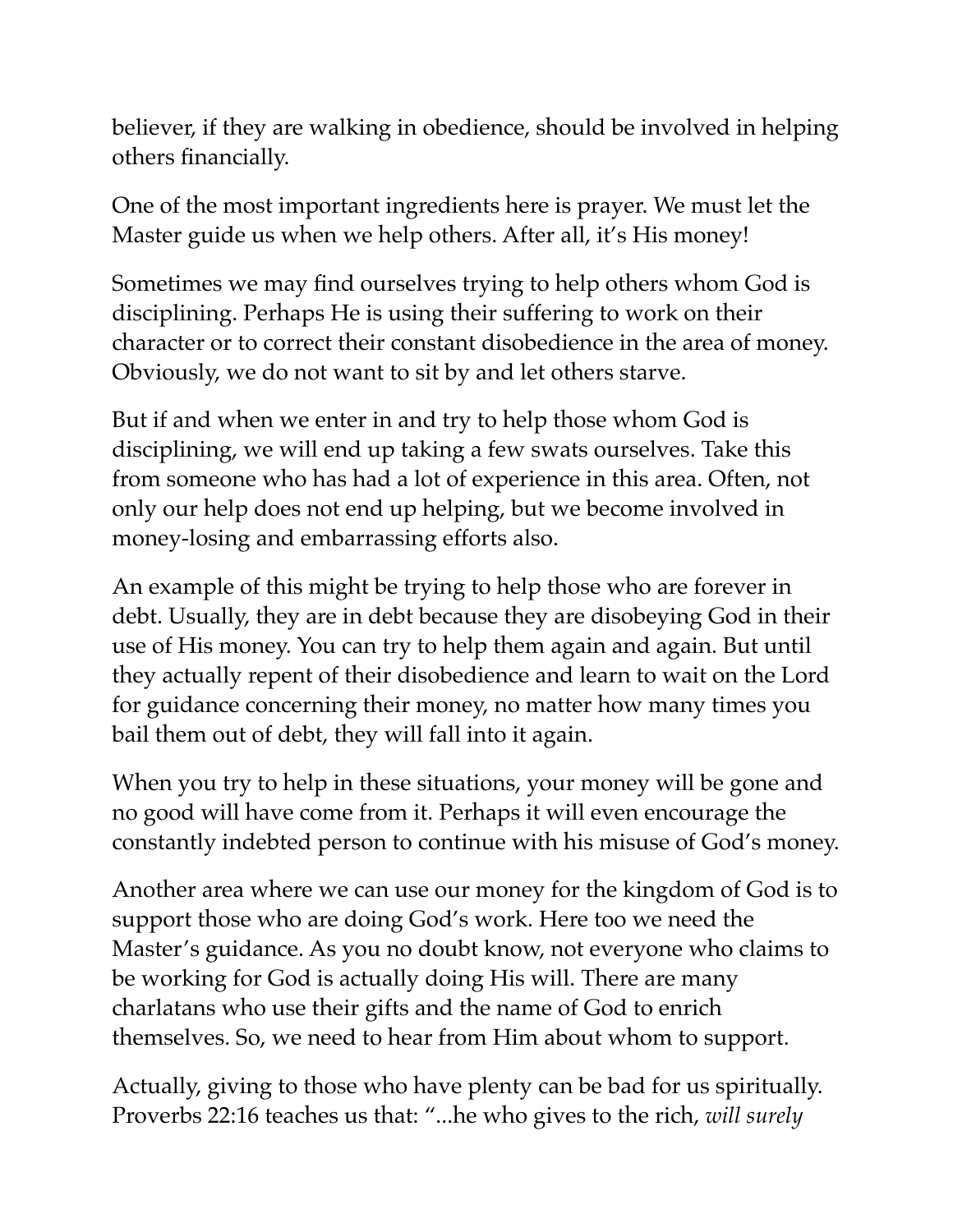*come* to poverty (NKJV)." So, if some preacher or other is claiming that his wealth is "from God" and if you give to him you will become wealthy too, you can know from the scriptures that this is a lie. Exactly the opposite will happen. Don't give to the rich.

It seems wiser to try to help those who are really doing the work of the Lord and don't have a lot of other supporters. It would appear to be a better use of God's money than giving it to organizations where a large percentage of the money is consumed with bureaucratic salaries and huge overhead expenses. Furthermore, anyone who is getting rich off the gospel is obviously not following the footsteps of Jesus.

There are many verses in the New Testament which teach us that those who do the Lord's work are worthy of our support. When we help them we will also share in their future rewards. It is a very healthy thing to use our money – which is inherently earthly and even an idol to those of the world – to promote what God is doing.

Of course, He doesn't need our money, but we should consider it a privilege to be able to be a part of what He is doing. Furthermore, it is absolutely the best investment we can make with our money. It will yield returns for all eternity and they will be the kind of returns which are so great that we can hardly imagine them.

I am not speaking here about "tithing" to a "church" or some religious institution if we are members of one. In many respects, this is not giving to God but to ourselves. For example, if we were members of some club or other we would have to pay monthly dues. These dues cover the expenses of the club. These expenses would include maintenance, repairs, salaries, utility bills, taxes (if any) and other such things. We don't call this "giving to others" but rather we are paying our part of the expenses.

A very similar thought could be applied to our membership in some kind of religious organization. If you are a member, you should pay your part. That much is true. However, let's not call that "giving to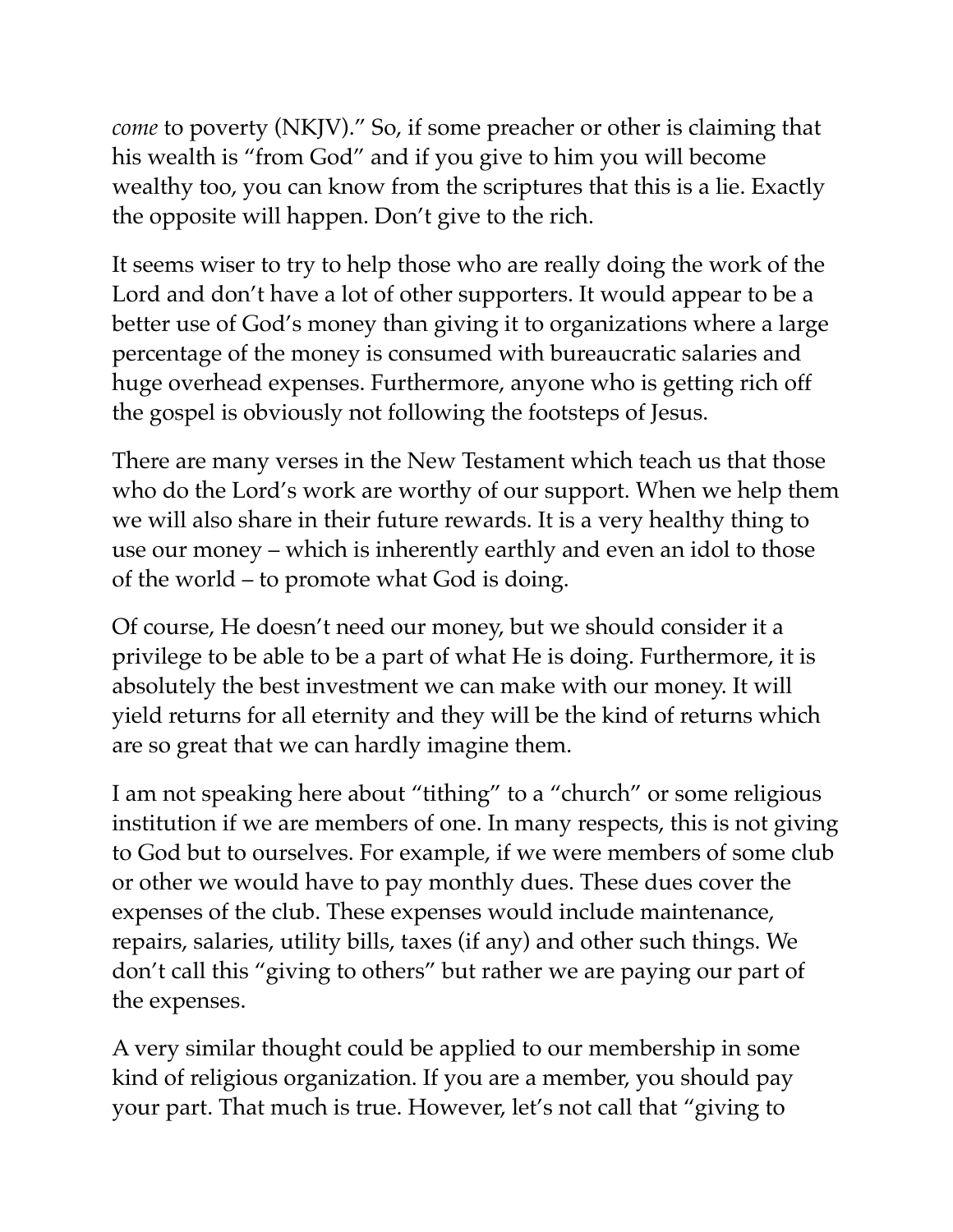God." Let's call it paying your part of something from which you benefit. The lighting, the roof overhead, the parking, etc. are things from which you benefit.

Perhaps this organization of which you are a member has some other projects which it supports which are over and above the "dues" of each one. In such cases, if the work is truly of the Lord, then this could be considered as giving. If not, then we are only fooling ourselves.

It is true that frequently the "tithe" of the Old Testament was for "the house of God." But surely we all know from reading the New Testament that the house of God is not a building.

Furthermore, it is not and never has been a religious organization. God's house today is people. It is men and women who have His life born into them. Therefore, giving or "tithing" to His house is giving to other members of His body to whom He leads us to give. It is not to support a building or the religious institution which uses that building.

Many today speak about "tithing" taking their verses from the Old Testament. This principle was that we should give ten percent of what we gain to the Lord. However, now we are no longer in the Old Testament but are part of a New Covenant. Things have changed. Does this mean that we no longer should give away the money which is in our hands?

No! Instead, we should be giving even more. In the beginning of this article we saw that it is not just "ten percent" which belongs to God. Now it is one hundred percent! We should not have any of "our own money" anymore. It is all His! Therefore, all of it should be available for Him to distribute to others through us as He wills.

## **GIVING IS AGAINST THE NATURE OF THE FLESH**

Men trust in money. Having a lot of it seems like security to us. Not having it seems perilous. Yet our Master wants us to have our security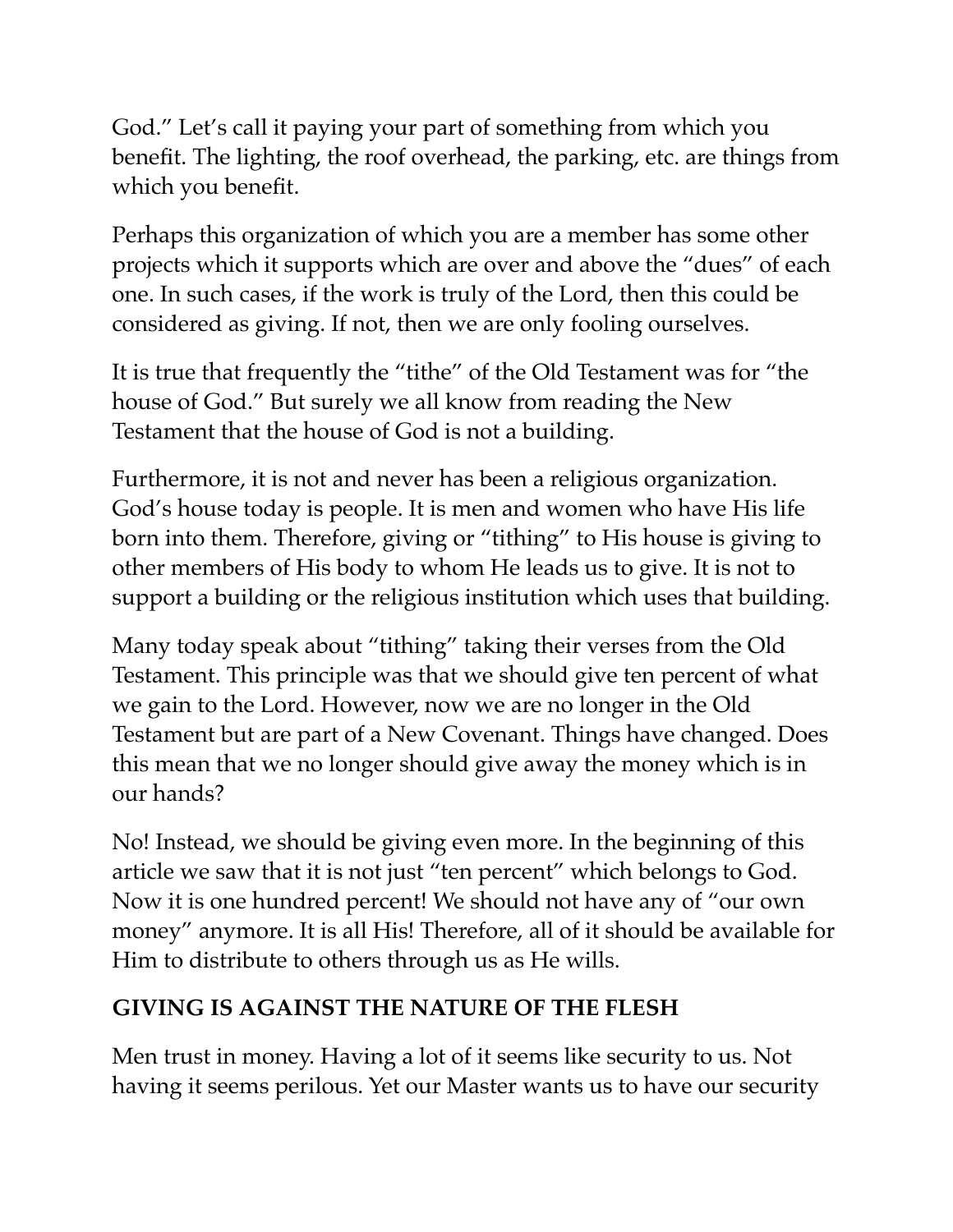in Him, not in money. So, part of His training for us is to lead us to give money away. Instead of hoarding it, He leads us to give to others.

This is part of His plan to help us not to cling to it and trust it as our security. This is something which our flesh often resists and resists strongly. It is only by following Jesus in giving and giving generously over and over again that we loosen our grip on money as our security.

One precept we read about in the Old Testament is called "the first fruits." This was an offering which the Jews were to give the Lord from their harvests. This was not the leftovers. It was not the excess which they didn't really need. Instead, they were to take the very first part of their harvest and give it to the Lord.

Now that goes directly against the tendencies of our flesh. We would like to pay our bills first, buy what we think we need and want, and then, if there is something left over, give a little bit of it to the work of the Lord. But the Lord's idea is to "honor" Him by giving to Him first. After all, it is He who is entrusting us with this money.

Therefore, giving first to Him is a declaration of our thanks to Him and our trust in Him. When we set aside something to give away before spending any on ourselves, we honor Him. Afterwards, we should seek Him so that we can be following His leading in where and to whom we should give what we have set aside.

This "setting aside something first" is not a law. However, it is a very healthy practice. Not only does it go against our flesh, but it is a very special way to honor God. How much we should set aside from our "first fruits" is up to us and God. We are not under any law here. Yet there are some important spiritual truths of which we should be aware.

#### **THE "MEASURE"**

When we give to God by giving to others, we always use some kind of "measure." Perhaps we calculate a percentage. Maybe we give what we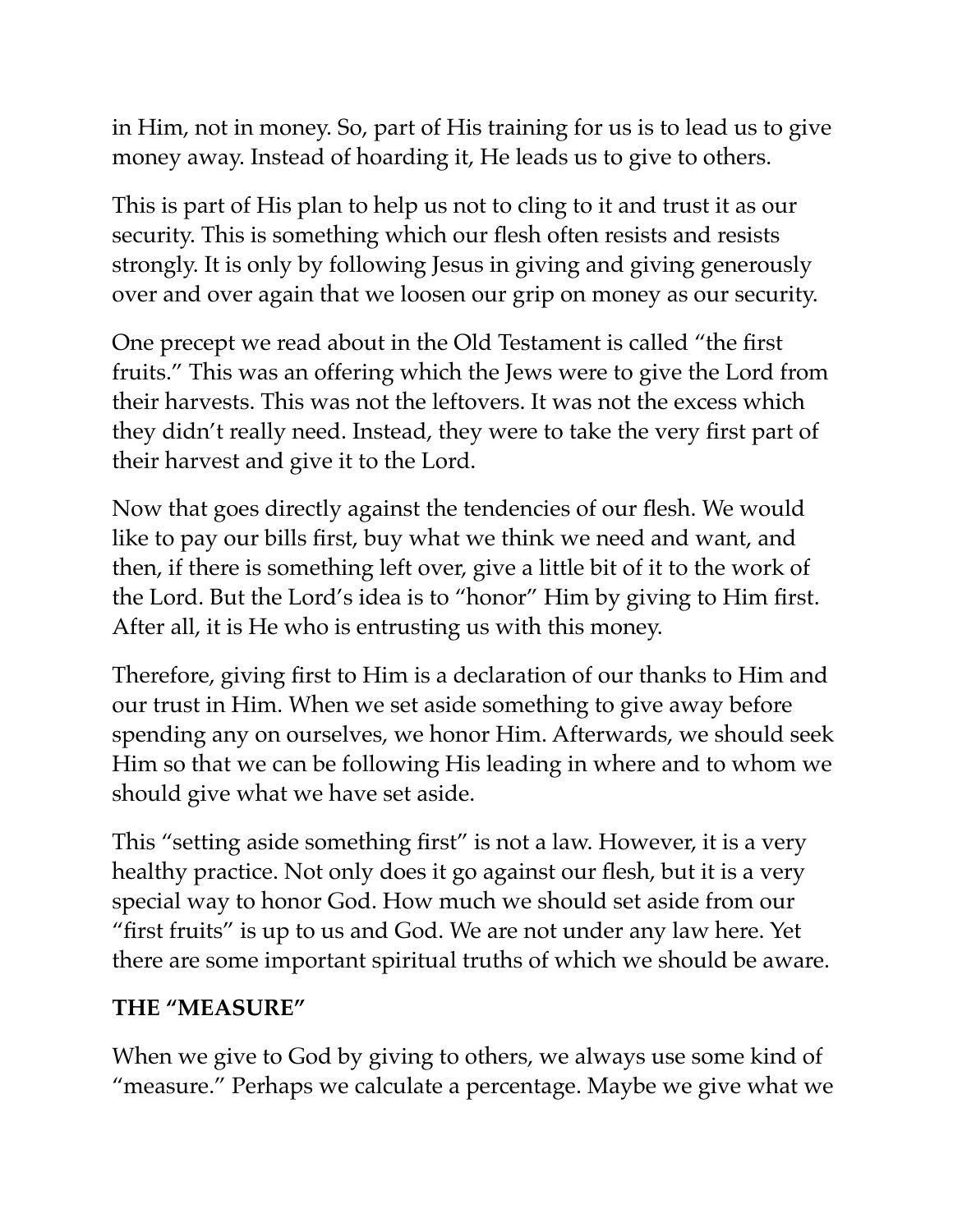feel we can afford. There is always something in our heart and our mind which governs our giving. This is our "measure."

Now Jesus taught us something about this measure. He says: "For the same measure you use when you give to others will be used when it is time to give back to you" (Lk 6:38 FLNT). So we see that when it is our turn to receive, God will use the same measure that we did when we gave. If we are generous, God will be generous with us. If we are stingy, holding back most of what we have, God will be stingy with us. If we gave what was left over, after we had paid our bills and spent money on ourselves, we will receive what is left over.

This is a timeless truth. It supersedes the law. This principle seems even to be in effect for unbelievers. God, who sees the hearts, will use our "measure" for us also.

God is very generous. He has lovingly provided a complete salvation for us. He has given this to us freely, without cost. Therefore, we too should be generous with others. We should open our heart and our hands to them. In this way, God will also be generous with us. God "...loves a cheerful giver" (2 Cor 9:7).

We should always be looking for ways to invest in God's kingdom. It is the world's best investment. The rewards never end. So, as we walk with Jesus, we should be sensitive to Him about where we can invest in His work so that we can be co-laborers with Him. If we are open and willing, if our hearts are unattached to what we have, then we will find many opportunities to serve Him with the money and things He has given us.

## **ANXIOUS TO GET RICH**

Unfortunately, there are some in the body of Christ who are anxious to get rich. These fall into a special category. This category is those whom God will punish. We read: "...he who hastens {is in a hurry} to be rich will not go unpunished" (Pr 28:20 NKJV). Did you notice that this is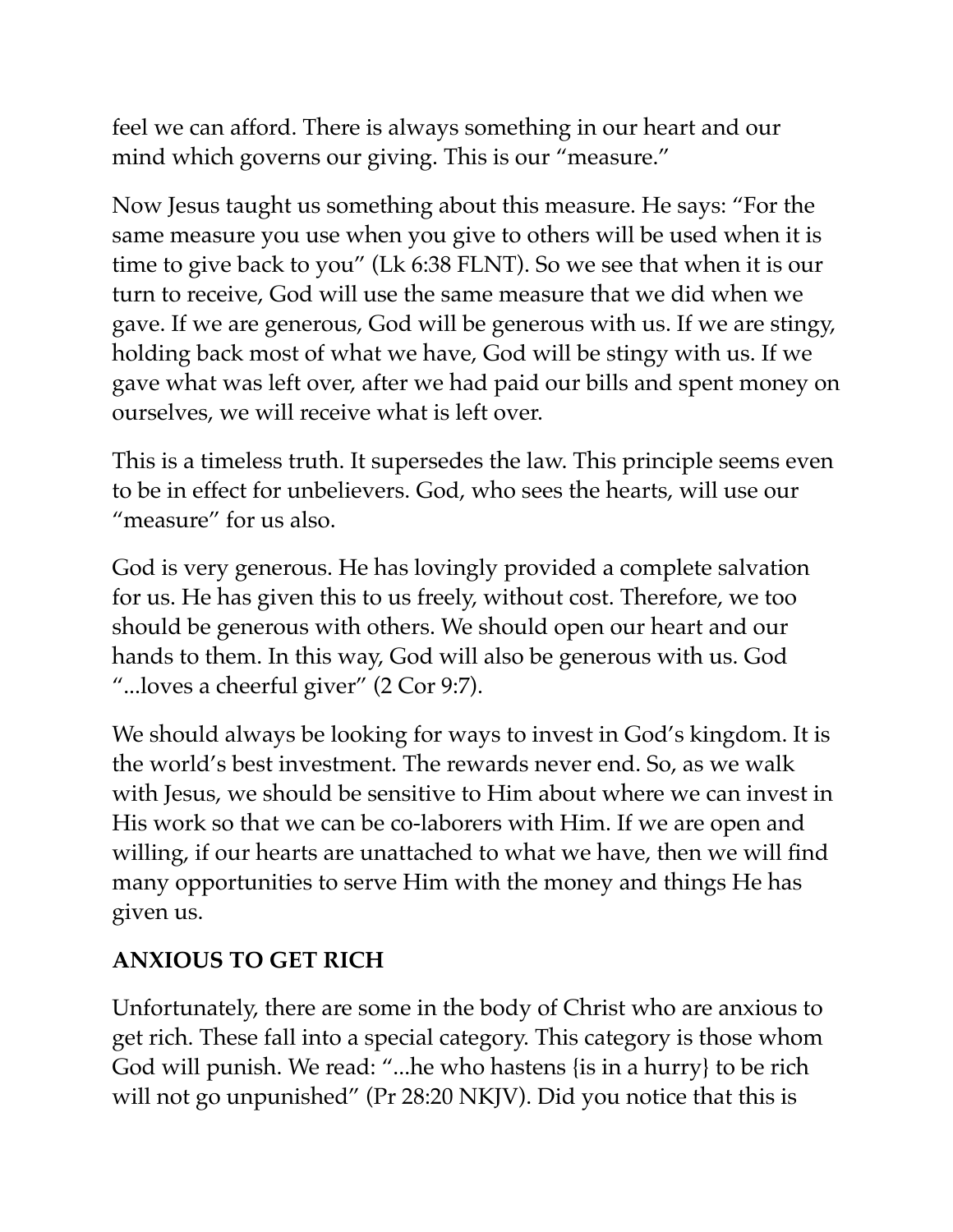stated as a fact? This is not something which may or may not happen. It is guaranteed! It is one of God's promises.

Due to their burning desire to get wealth, many believers end up doing many risky and unwise things with their money. Often, they borrow from others to try to move forward with their schemes.

Since their Master has not approved of what they are doing with their lives and His money, He sees to it that it becomes a punishment for them. Their failures and the consequences of them become a chastisement for them.

James teaches us that "...those who make up their mind to be rich fall into many difficulties and a trap, *by following* many foolish and harmful desires which drown men in losses and destruction" (1 Tim 6:9 FLNT).

Did you notice the word "losses?" Such people will certainly lose money, even the money they already had. Their efforts to become rich will cause them and their families much suffering. These disobedient projects will even end up destroying their lives and the lives of their families. It is not uncommon for marriages and the lives of their children to be destroyed through such rebellious uses of money.

Peter also speaks about such persons when speaking about independent, unholy believers. He says, "*They* have a heart which is trained in *the* desire for wealth, and *consequently* they are children who are cursed" (2 Pet 2:14 FLNT). It is clear that you don't want to be included in this category, i.e, those who are cursed.

It would probably be a good idea to read a few more passages of the Bible here and see just what it teaches us. For example, in Matthew 6:19-21 Jesus says: "Don't store up wealth for yourselves on the earth, where moth *larva* and rust consume and where thieves break in and steal. But store up wealth for yourselves in heaven, where neither moth *larva* nor rust consume and where thieves do not break in and steal, because where your wealth is, that is where your heart will be also" (FLNT).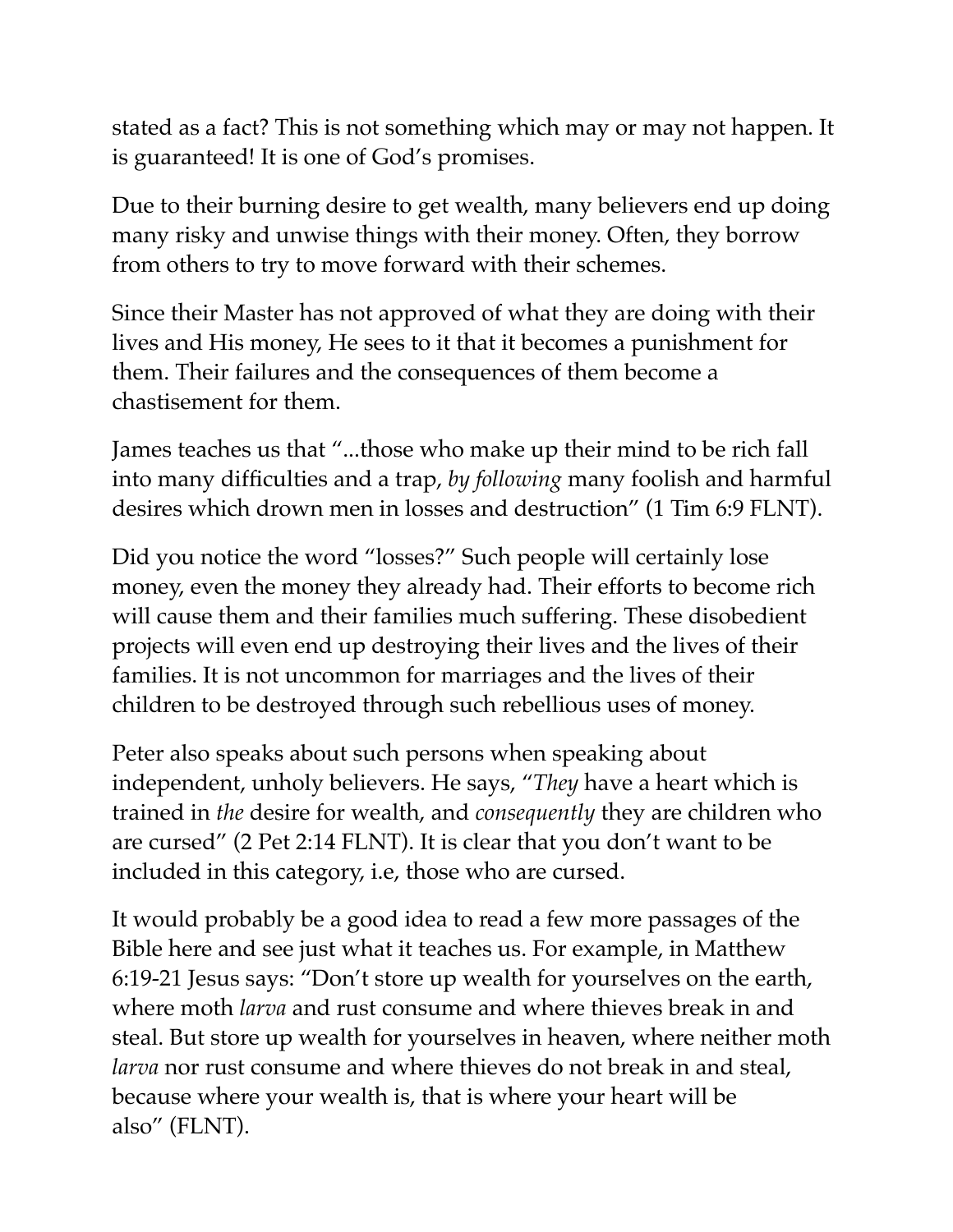Jesus is very interested in where our heart is. When it is given to Him and subjected to His will, He will bless us. When it is given to money and the things of this world, we are living in spiritual adultery and we will suffer His discipline. Our God is very jealous about our heart (Pr 23:26). He will never financially bless those who love money.

He also taught us in Matthew 13:22: "And the word that was sown among the thorns, this is he who hears the word, but the cares of the world and the deceitfulness of *pursuing* wealth choke the word and he becomes unfruitful" (FLNT).

And further along we read: "And Jesus looked around him and said to his disciples, 'How difficult it is to persuade those who have wealth to enter into the kingdom of God!'" (Mk 10:23 FLNT). In Luke 6:24 Jesus warns: "... woe to you who are wealthy! For you have already received what you have coming to you" (FLNT).

Also in Luke 12:15 He says: "Watch *yourself* and keep yourselves from all desire for wealth, for a man's life is not made up of the abundance of the things which he possesses" (FLNT).

In the book of Romans, Paul lists "the desire for wealth" along with other very repugnant sins. We read: "God gave them over to have a degenerate mind, doing those things which are not right, being filled with all *kinds of* unrighteousness: sexual immorality, hatred, **the desire for wealth,** the impulse to injure others; *being* full of envy, murder, arguments, cheating, *and* moral depravity" (Rm 1:28,29 FLNT).

Paul also exhorts us saying: "But as it is, I wrote to you not to have fellowship with anyone who is called a brother but who is practicing sex outside of the marriage union, or *is* **eager for wealth,** or is someone who worships something other than God [openly or in his heart], or is someone who speaks badly about others, or is a drunkard, or *is* a person who takes advantage of others. Don't even share a meal with someone like that" (1 Cor 5:11 FLNT).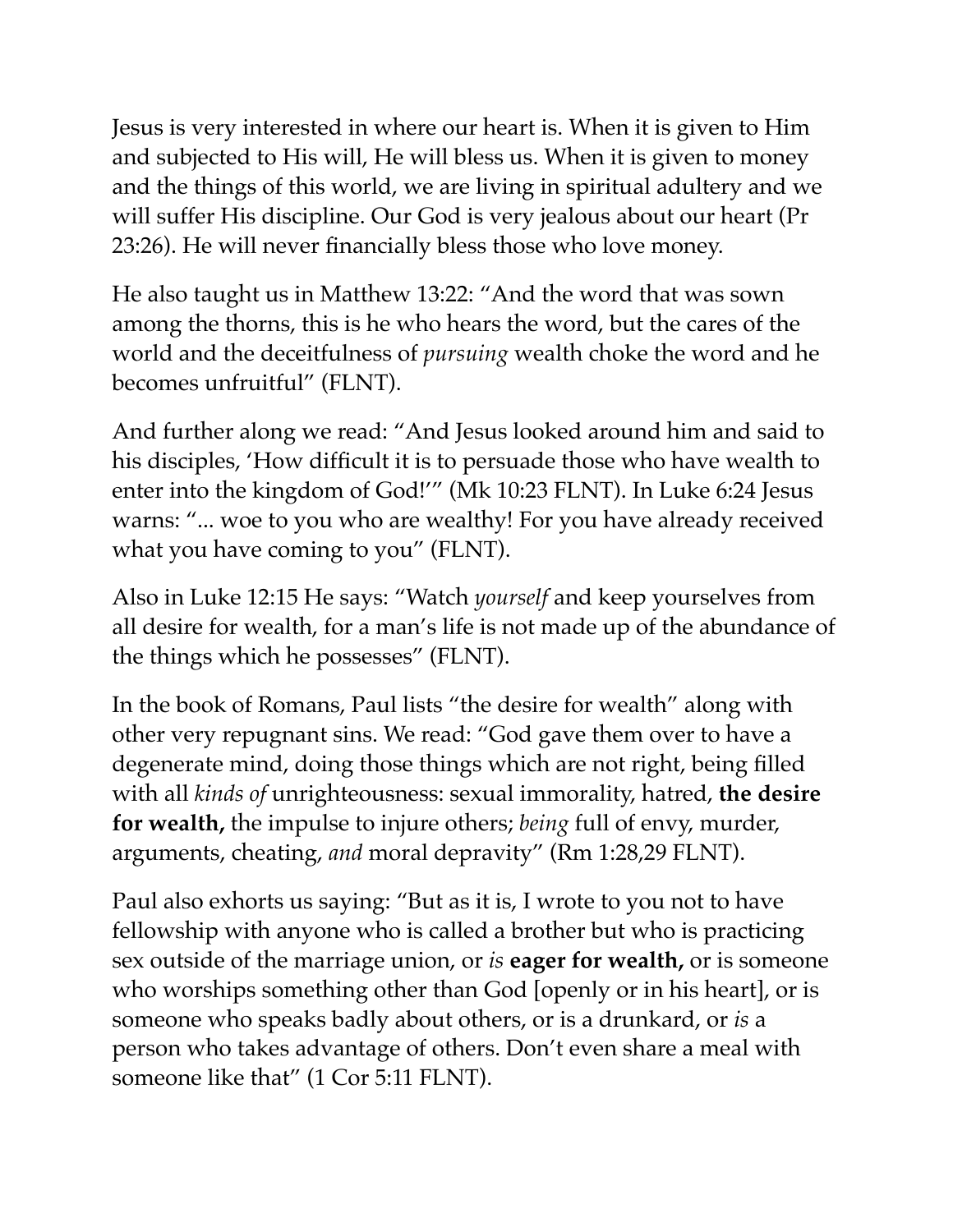Also he states: "Or don't you know that the unrighteous will not inherit the *coming* kingdom of God? Don't be deceived: neither those who have sex outside of marriage, nor those who worship something besides God; nor adulterers, nor cross dressers, nor homosexuals, nor thieves, nor **those who are eager for wealth,** nor drunkards; nor slanderers, nor those who take advantage of others will inherit the kingdom of God [the millennial kingdom]" (I Cor 6:9,10 FLNT).

In Ephesians 5:3 we read: "But don't let such things as sex outside of the marriage bond and all sexual impurity or **the desire for wealth** even be mentioned among you, which is the characteristic of those set apart to God" (FLNT).

Colossians 3:5 tells us: "Be putting to death, therefore, that which is part of your earthly nature: *i.e.* sex outside of the marriage bond, unclean sexual acts, lustfulness, longing for what is prohibited, and **seeking wealth which is really worshipping money as an idol.** It is because of these things that the wrath of God is coming on the sons of disobedience"(FLNT).

You see, being eager for or desiring wealth is sin. It is against the nature of God. His thought is that we should trust in Him to provide for us and then be content with whatever He gives us. Anything more than that is sin. And when you are walking in sin, you invite the discipline of God into your life.

Very often, God uses the very thing which we desire – which is not His will but we persist in pursuing – to be our discipline. The frustration, anguish, embarrassment, and stress (both to ourselves and our families) which we experience because of our disobedience, God uses to discipline us. Hopefully, we will begin to understand His discipline and repent for our pursuit of wealth and success. Don't be in a rush to get rich. You will suffer for it.

#### **REFLECTING THE MASTER'S NATURE**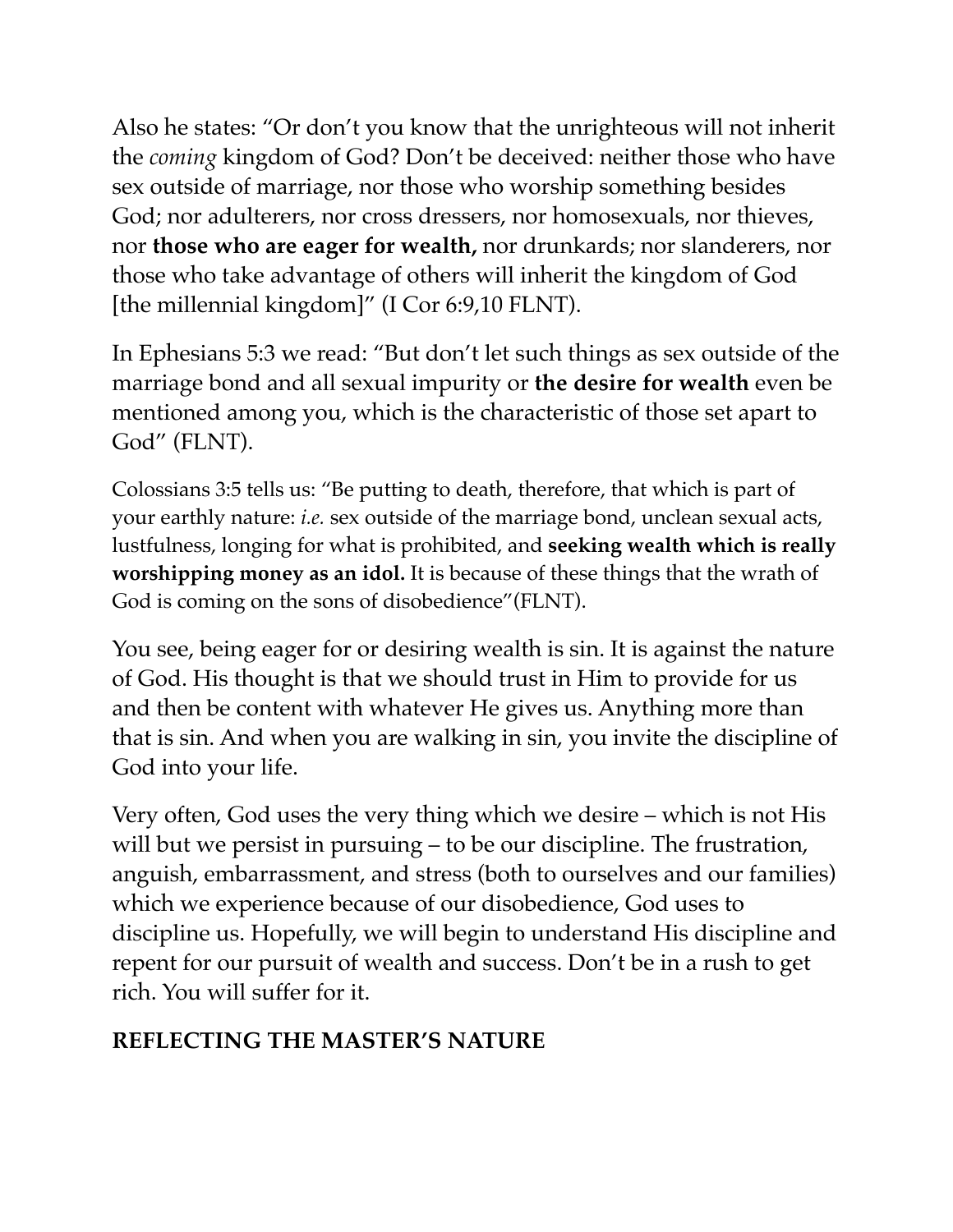Since we are supposed to be obeying our Master in what we do with His money which He has placed in our care, it is clear that our actions with this money should reflect His nature.

For example: God is honest. He never cheats anyone. Therefore, when we are led by Him, we too will behave this way. When we deal with others in financial situations, there is never any need to cheat them, lie to them, or in some way take advantage of them. We should never be involved in sneaky, underhanded schemes to make money. Since our trust is in God and not in money, there is never any need to try to get more than is fair and right from anyone. He is our supply of all that we need.

Furthermore, when God says something, He always carries through with what He said. We too then, should behave in this same way. When we make a financial agreement, we must keep it. When we agree to buy or sell something for a certain price, or give someone something, then we must keep our word.

This is true even if we discover that what we agreed upon will not turn out to make money and/or that it will be disadvantageous for us. The scripture reads: "Lord, who may abide in Your tabernacle? Who may dwell in Your holy hill? He who walks uprightly, and works righteousness... He who swears to his own hurt {disadvantage} and does not change" (Ps 15:1,2,4 KJV). This is the nature of God who is our Master.

The believer who is submitted to God in his use of God's money will always pay back what he borrowed. We read: "The wicked borrows and does not repay, but the righteous shows mercy and gives" (Ps 37:21 KJV). Those who borrow and then don't pay back what they borrowed reveal that they are in rebellion against God. He considers them to be "wicked."

When we enter into a contract with someone – that is we make a binding agreement with them – heaven takes notice. Our agreement is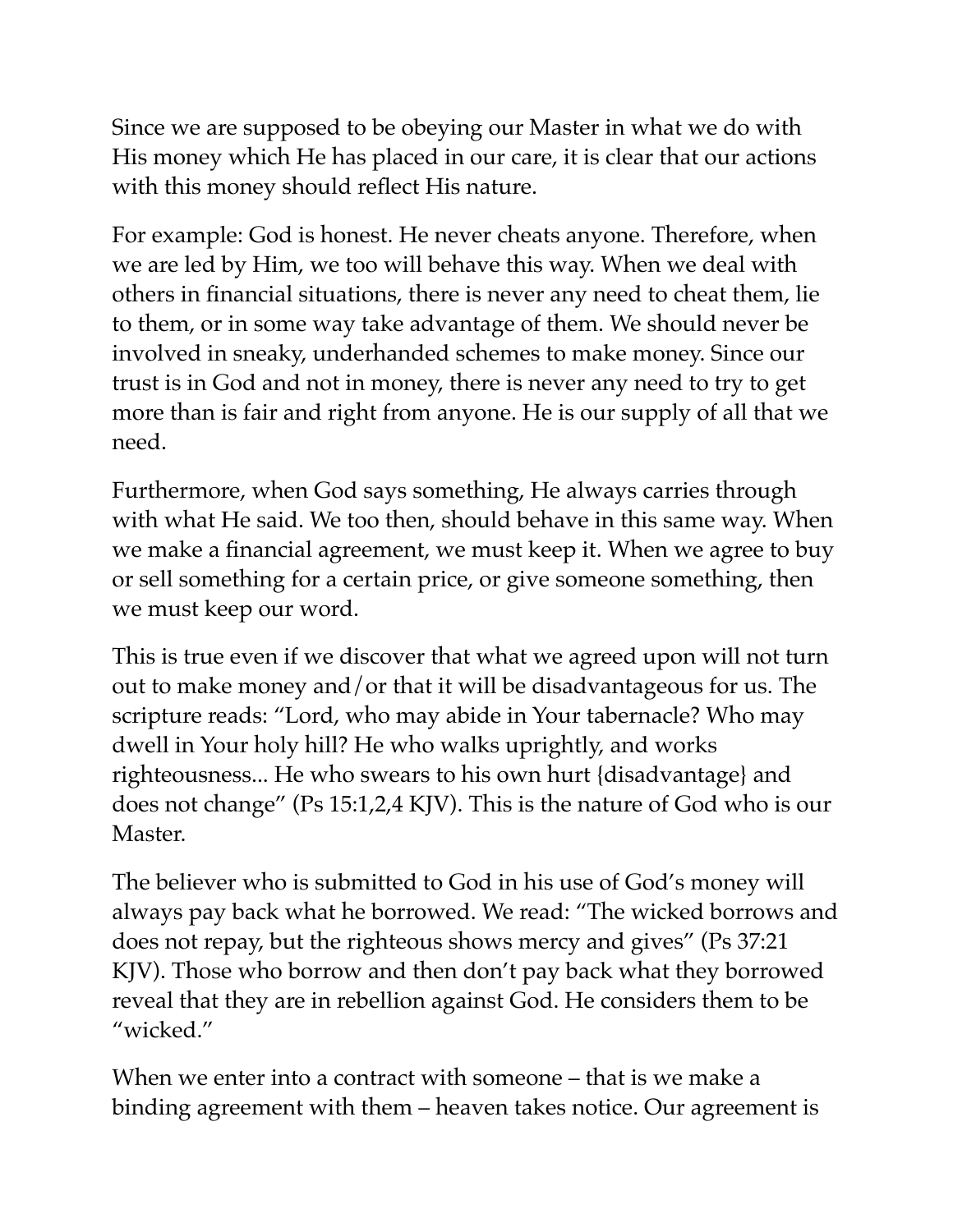recorded there and God considers it binding upon us. If we then break this agreement and don't fulfill our word, God will not bless us. He may even see fit to discipline us for our unfaithfulness to Him.

If we have made a poor bargain but succeed in persuading the other party to loose us from this contract, then, and only then, does God consider the contract to be no longer binding.

We read: "...whatever binding agreements {contracts} you make on earth will be bound in the heavens and whatever binding agreements {contracts} you reverse on earth will be loosed in the heavens" (Mt 16:19). This is an eternal truth.

Since we are trusting in God and not in money, if we have employees, there is no justification for not paying them a good salary. We should always treat them justly as our Master would. If and when we try to be miserly and tightfisted with them, they will be unhappy. They will complain and even curse us in their hearts.

Furthermore, they may cry out to our Master in their misery and He will hear them. When He hears them, He will take action against us. This is not something we want to experience.

We are reminded: "*Don't you* remember the wages of the laborers who reaped your fields, the ones whom you took advantage of and underpaid? *Those laborers* are crying out and the cries of the reapers have entered into the ears of the Lord of the Sabbath" (Js 5:4 FLNT). God is watching and is aware of all our thoughts and actions. When we are trusting only in Him and not in money we will not be unfair with others.

#### **WHERE IS THE BLESSING?**

There are many believers who are not "blessed" financially. They are always short of money. They never seem to have an abundance or even enough for what they need. They are not known to be generous with others. Some are continually in debt and, therefore, always chasing after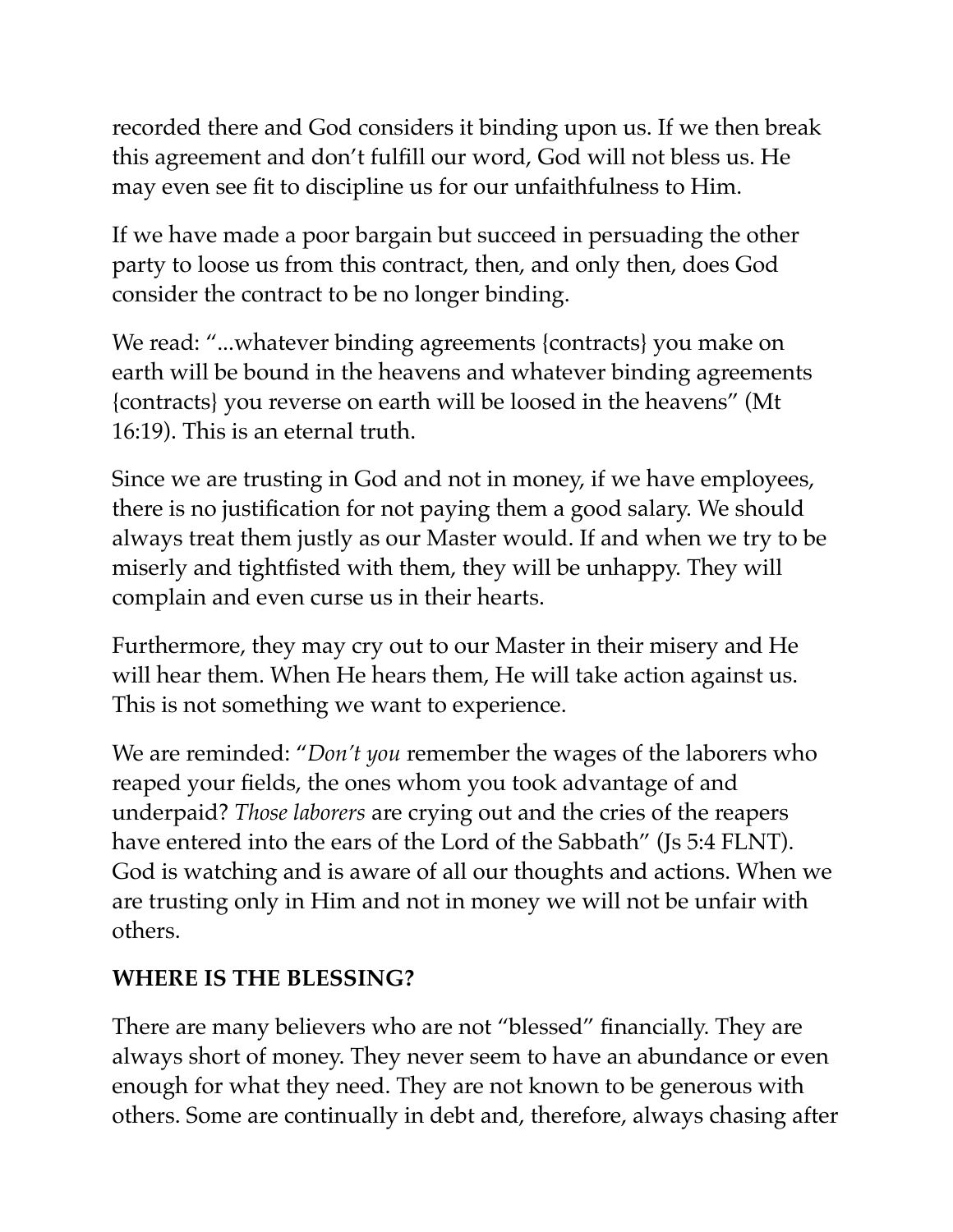money to try to pay what they owe. Why is this? The answer is that they are living in disobedience. They are not following Jesus in how they use the money that has been entrusted to them.

Some of these are those who do not give when Jesus wants to give to others. They are tight-fisted, greedy, afraid of not having enough for themselves, untrusting, disobedient children of God. Since they do not obey Him in giving to others, He cannot bless them with more. Therefore, they are constantly short of money.

Others who aren't blessed are those who don't obey Jesus when they spend money. They buy things when He is saying "No." They spend money on self-satisfaction but not on His kingdom. They want what others have or crave "things" to satisfy ego and impress others. Their spending is not done in obedience to Jesus. Therefore, they never have enough.

Still others borrow money without asking Him first. They buy things on credit (which is just another form of borrowing) without consulting with their Master. They take financial risks by borrowing money, acting independently from God. Their use of money is completely out of the control of Jesus. Since they are disobedient, God cannot and, in fact, will not bless them. It is their own rebellion which causes them this suffering of never having all that they need.

We should ask ourselves, did God authorize the purchase of that new car, sofa, house, etc. which we just spent His money on? Did He lead us to put our children in that expensive school, invest in that retirement account, or buy that insurance policy? Or was it just following what the world expects us to do? Was it simply our idea of what would be right, prudent, and expected of us or did Jesus lead us to do it?

Many Christians follow the patterns and expectations of the world instead of their Master in financial matters. They seem to assume that because "everyone else" is doing it, it must be right. Yet we cannot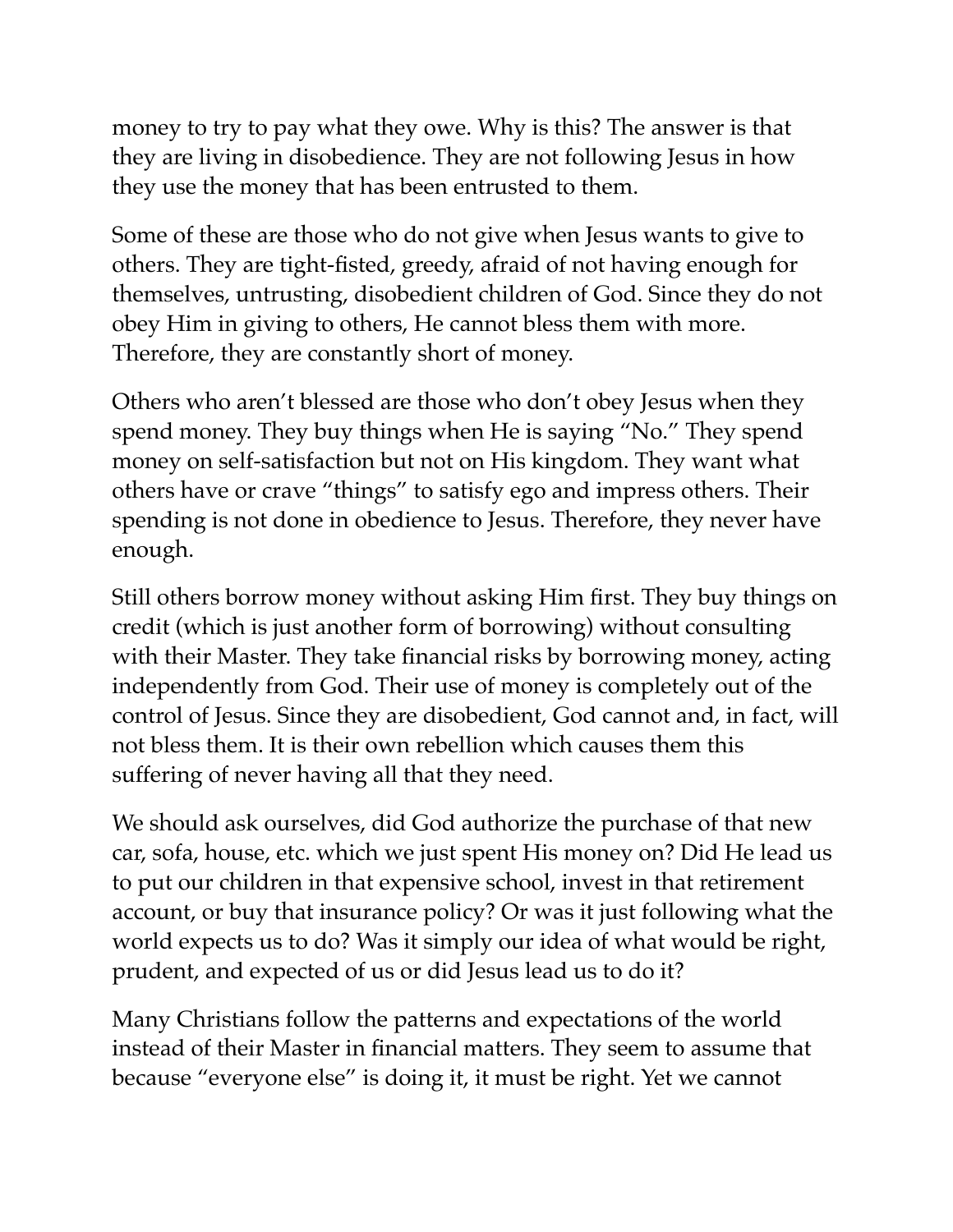expect God's blessing when we follow the patterns of the world instead of receiving direction from Him.

One reason our Master puts money into our hands is to see what we will do with it. It is a test for us. Since the human race depends on money and the human heart so easily desperately clings to it, God wants to see how we react when we have money.

If we faithfully follow Him in the use of money, He notices. If we follow our own fallen, human tendencies and do unrighteous things, He also sees this. There are very few things which expose our hearts so much as how we use money. God will deal with us today, whether it be blessings or corrections, according to how we use His money. Furthermore, He will reward us when He comes according to how we used what He gave us.

## **FAITHFULNESS**

Jesus says: "He who is faithful with very little *things* will also be faithful with much. And he who is unrighteous in very little things will also be unrighteous with much. If, therefore, you have not been faithful with unrighteous, *worldly* wealth, who will trust you *enough* to give you the true *riches*? And if you have not been faithful in that which belongs to someone else [in our discussion this is God], who will give you that which is your own? (Luke 16:10-12 FLNT).

The "true riches" mentioned here are not money. They are the eternal, truly precious things from God Himself. Right now our money does not belong to us. It belongs to "someone else," our Master. Yet, if we are faithful to Him in its use, and, in fact, in all of our living, He will give us true wealth of our own. This does not consist of "things" which we will receive, but of power, glory, and honor which will be ours.

In summation, God must be the Lord of our lives and our money. We must make a conscious decision, perhaps more than once, probably even again and again, to deliver control over our financial situation to Him.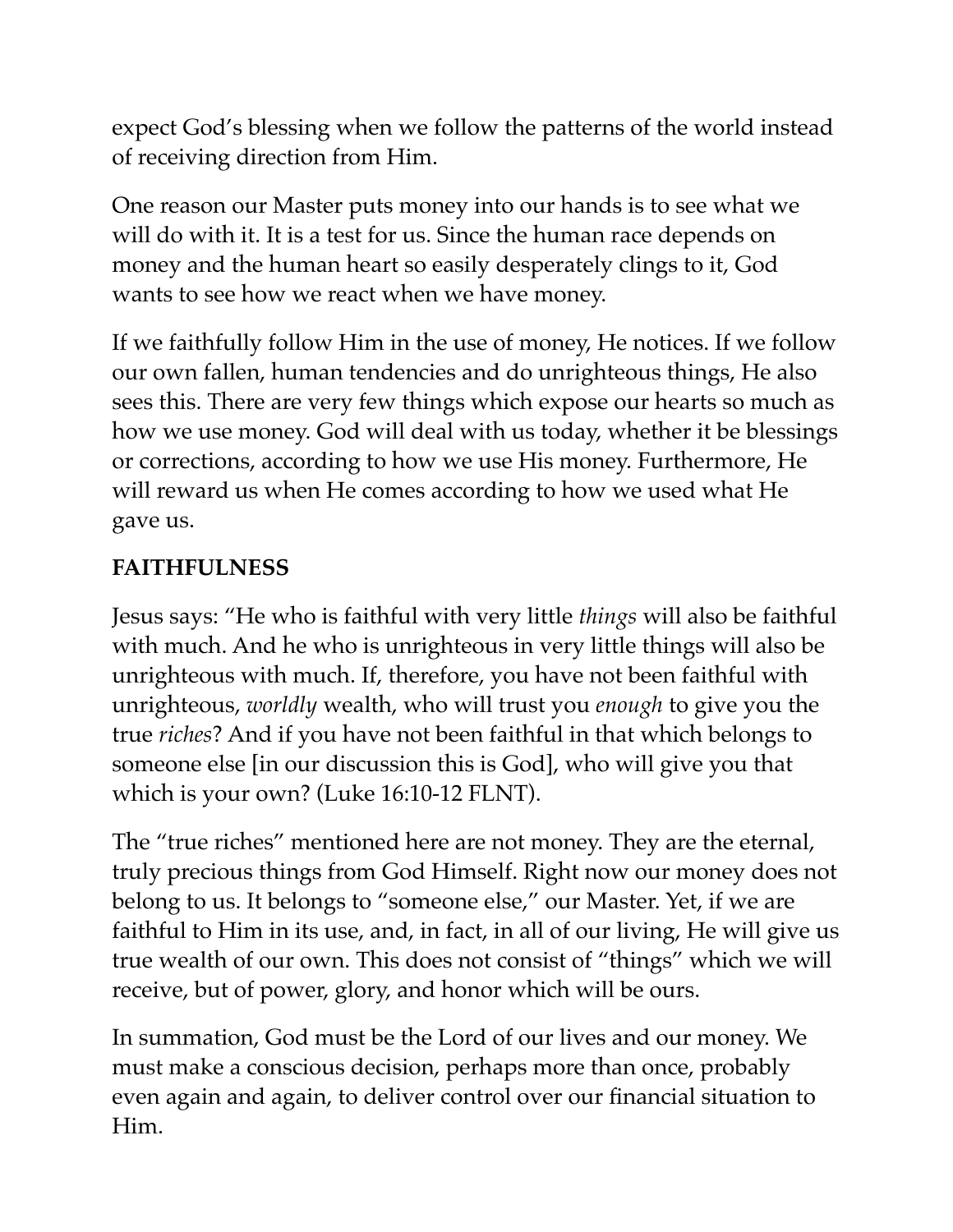If we do this, we will find contentment, satisfaction, eternal rewards, and great joy. If we fail in this area, we will find discipline, unhappiness, stress and sorrow. Today, right now, is the time to yield your life and money to Him.

**Note:** This chapter about using money, presupposes that the reader has an intimate, personal relationship with Jesus. Knowing what God wants us to do with His money cannot be completely understood simply by following the Bible or other financial precepts, even if they are biblical.

Although following such precepts can perhaps be of use to those who do not enjoy a close communion with Jesus, the greatest blessing, which comes from His personal leading, can only be gained by knowing Him in a real, intimate, daily way.

It is not the primary purpose of this chapter to try to help the reader in this area of intimacy with God. Therefore, the author would like to recommend some other books for this purpose, which are offered without cost to the reader. These are *From Glory to Glory* and *Repentance Unto Life.* 

These books are available without cost from the website: [www.agrainofwheat.com](http://www.agrainofwheat.com)

*Other books by this same author:* 

## **THY KINGDOM COME**

#### **LET MY PEOPLE GO!**

## **GENUINE SPIRITUAL AUTHORITY**

## **BABYLON**

## **ANTICHRIST**